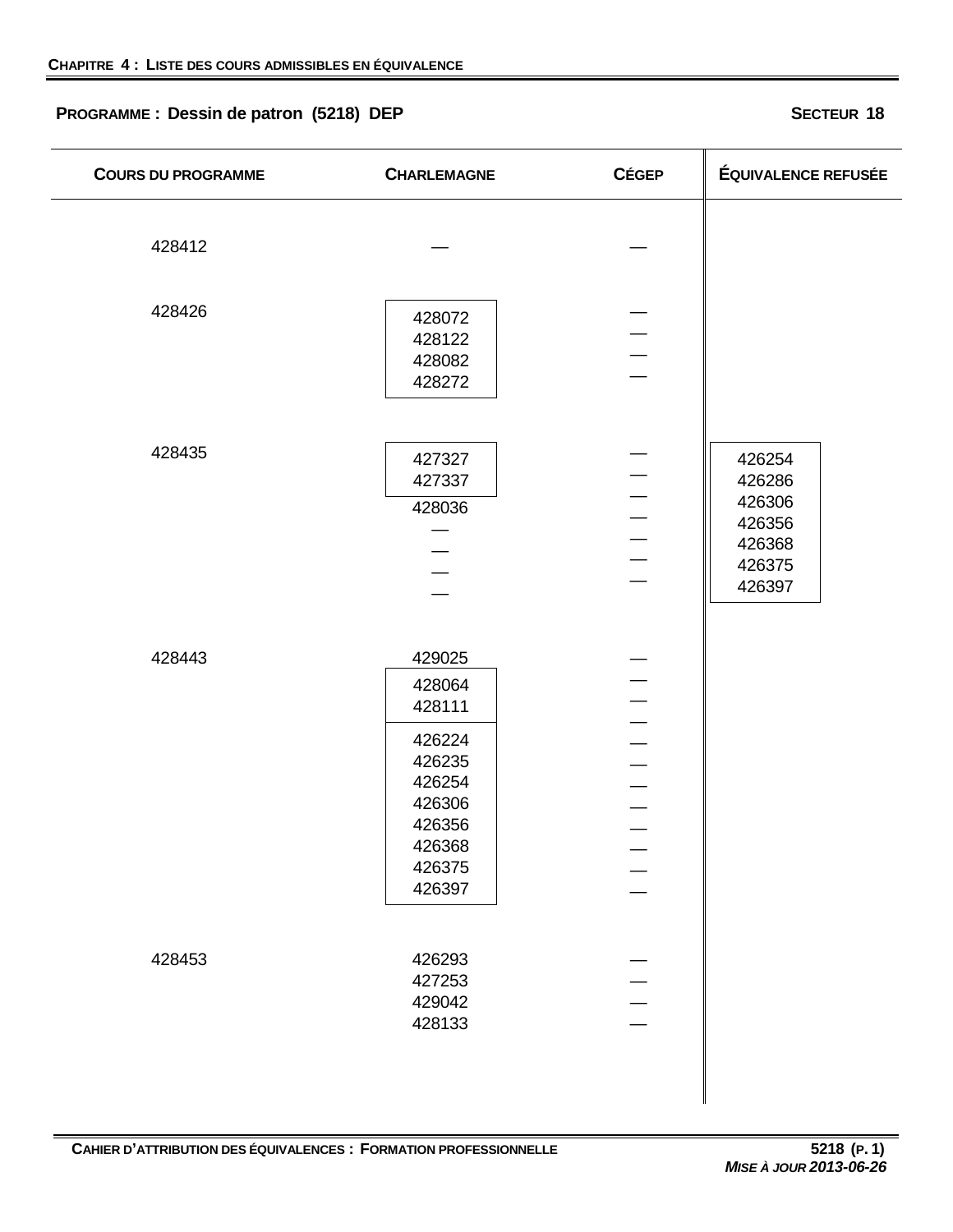# **PROGRAMME : Dessin de patron (5218) DEP SECTEUR 18**

| <b>COURS DU PROGRAMME</b> | <b>CHARLEMAGNE</b>                                       | <b>CÉGEP</b>                                                                           | <b>ÉQUIVALENCE REFUSÉE</b>                                         |
|---------------------------|----------------------------------------------------------|----------------------------------------------------------------------------------------|--------------------------------------------------------------------|
| 428464                    | 429034<br>428055<br>428095<br>426235                     |                                                                                        |                                                                    |
| 428474                    | 426245<br>427278<br>427298<br>427315<br>429066<br>428105 | $\equiv$                                                                               |                                                                    |
| 428486                    |                                                          | $\frac{1}{1}$<br>$\overline{\phantom{0}}$<br>$\frac{1}{2}$<br>$\overline{\phantom{0}}$ | 426245<br>426257<br>426286<br>426306<br>426356<br>426368<br>426387 |
| 428496                    |                                                          |                                                                                        |                                                                    |
| 428502                    | 426323<br>429122<br>429186<br>426322                     |                                                                                        |                                                                    |
| 428516                    |                                                          |                                                                                        |                                                                    |
| 428527                    | 428143<br>428155                                         |                                                                                        |                                                                    |
| 428537                    |                                                          |                                                                                        |                                                                    |